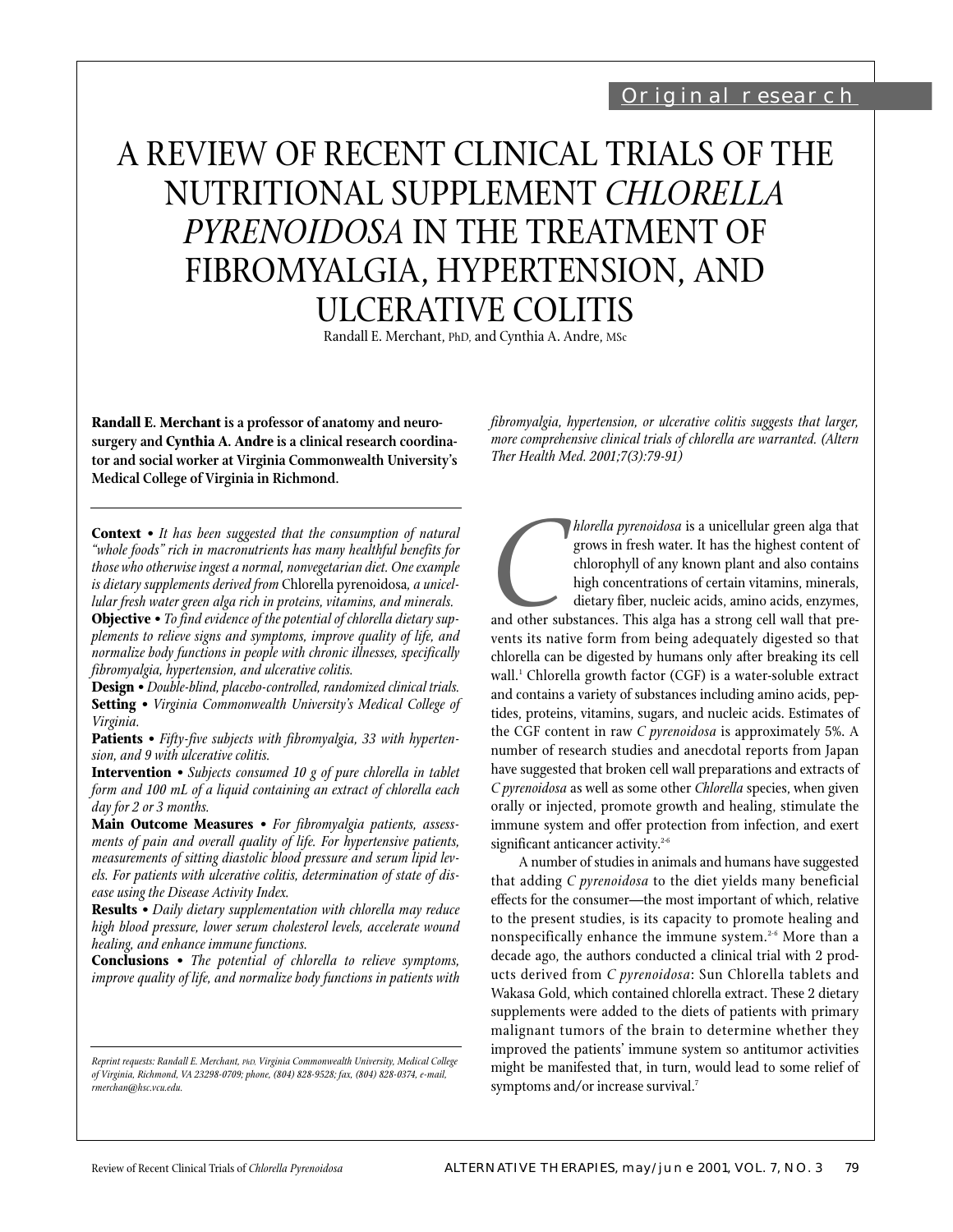The dietary supplements were given to 21 patients as an adjunct to any other treatment they might have been receiving for their brain tumors. Patients consumed 20-g chlorella tablets and 150 mL of the chlorella extract daily for up to 2 years. Although this dietary chlorella supplementation did not significantly affect the patients' survival, immune system parameters including lymphocyte, natural killer cell, and neutrophil counts as well as lymphocyte responses to antigens and natural killer cells' cytotoxic activities were at near-normal levels. These variables were less adversely affected by chemotherapy and the immunosuppressive effects of medications and protein secretions of the tumors than would have been expected in these patients.

No toxic effects have ever been observed in laboratory animals or humans who have consumed *C pyrenoidosa,* regardless of whether the alga's cell walls were intact or broken.<sup>2-7</sup> In clinical studies at other institutions, amounts of chlorella similar to the amount that our group of patients with brain tumors consumed were given without any adverse effects (reviewed by Merchant et al7 ). Temporary changes in the general state of health (loose bowel movements, abdominal cramps, and/or mild nausea), however, have been attributed to the addition of broken cell wall preparations of *C pyrenoidosa* to a diet.

In our study of patients with brain tumors, approximately half reported temporary irregularity of bowel movements and/or mild nausea during the first few days of adding chlorella to their diet. Cramping sensations and flatus also were reported, but any intestinal discomforts the patients experienced resolved spontaneously within a few days to a week after the maintenance daily dosages of chlorella tablets and extract were reached. No disturbances related to long-term use of *C pyrenoidosa* were noted in these patients. Adverse changes in a patient's clinical status usually correlated closely with evidence of tumor recurrence and/or progressive growth seen on computed tomograms or magnetic resonance images and therefore could be not ascribed to any cumulative toxic effects of chlorella in the diet.

Although our findings and those of others have suggested that adding chlorella to the diet of patients with cancer may yield a health benefit, there remains a clear need for more scientific research directed at specific diseases, particularly those of a chronic, protracted nature. Furthermore, such studies must be designed and carried out according to current conventional methods to be recognized as valid by the scientific and medical community. Careful and thorough studies such as those conducted and reviewed in this report involving patients with chronic illnesses will be required to determine which patients may benefit from including chlorella in their diet. Therefore, the principal focus of our recent clinical research was to find evidence of chlorella's potential to relieve signs and symptoms, improve quality of life, and normalize body functions in those with chronic illness. Specifically, the supplements were studied in subjects with fibromyalgia, hypertension, or ulcerative colitis.

#### *CHLORELLA PYRENOIDOSA*

For these clinical trials, subjects consumed 2 dietary supple-

ments: solid tablets called "Sun Chlorella" and a liquid called "Wakasa Gold" (provided by the Sun Chlorella Corporation, Kyoto, Japan). The chlorella tablets were formed only of a preparation of *C pyrenoidosa* with broken cell walls and were composed of 60% protein, 20% carbohydrate, and about 11% unsaturated fat. Each chlorella microorganism contains 28.9 g/kg chlorophyll; its proteins contain all the amino acids known to be essential for the nutrition of animals and human beings. Vitamins found in *C pyrenoidosa* include vitamin C, provitamin A (β-carotene), thiamine (B<sub>1</sub>), riboflavin (B<sub>2</sub>), pyridoxine (B<sub>6</sub>), niacin, pantothenic acid, folic acid, vitamin  $B_{12}$ , biotin, choline, vitamin K, lipoic acid, and inositol. Minerals in *C pyrenoidosa* include phosphorus, calcium, zinc, iodine, magnesium, iron, and copper. The chlorella extract contains CGF along with malic acid (apple acid), fructose, lemon essence, and water.

When placebo chlorella tablets and placebo liquid chlorella extract were used, they too were provided by the Chlorella Corporation in packaging that was identical to the packaging of the chlorella tablets and extract. The tablets, which were identical in size, shape, and color to the chlorella tablets, were composed mainly of lactose (88.74%), followed by lecithin (3.99%), gardenia yellow (3.55%), sodium iron chlorophyilin (1.77%), sucrose esters (1.77%), and brilliant blue FCF (0.18%). The placebo chlorella extract was mainly water (80.73%), supplemented by 0.1 *N* sodium hydroxide (11.21%), fructose (5.21%), 5% aqueous caramel coloring (1.68%), malic acid (0.67%), lemon essence (0.42%), and sodium glutamate (0.08%).

For people in good health, the daily maintenance dosage of chlorella recommended by the manufacturer of the tablets and extract used in these studies is 15 tablets (3 g) and 30 mL, respectively. Daily consumption among healthy people who supplement their diet, however, varies from 1 to 30 tablets (0.2-6.0 g) and up to 45 mL chlorella extract. For the studies described in this review, subjects consumed 50 chlorella tablets (10 g) and 100 mL of chlorella extract daily for 2 months in the hypertension and ulcerative colitis trials, and 3 months in the fibromyalgia crossover study.

#### **COMMON METHODS**

All subjects who participated in the clinical trials of chlorella understood their role and responsibilities for the study and granted their informed consent. The treatment protocols were approved by the Virginia Commonwealth University Committee on the Conduct of Human Research and performed in accordance with all appropriate guidelines and regulations. After the subject provided informed consent, his or her eligibility for a particular study was determined and baseline data (described late) specific to each clinical trial were obtained.

For each subject, a brief medical history was taken and a physical examination was performed to establish eligibility. Depending on the study, these examinations were repeated at clinic visits to assess the status of subjects and to determine whether any new medical condition was present that might contraindicate their continuing the dietary supplements. Besides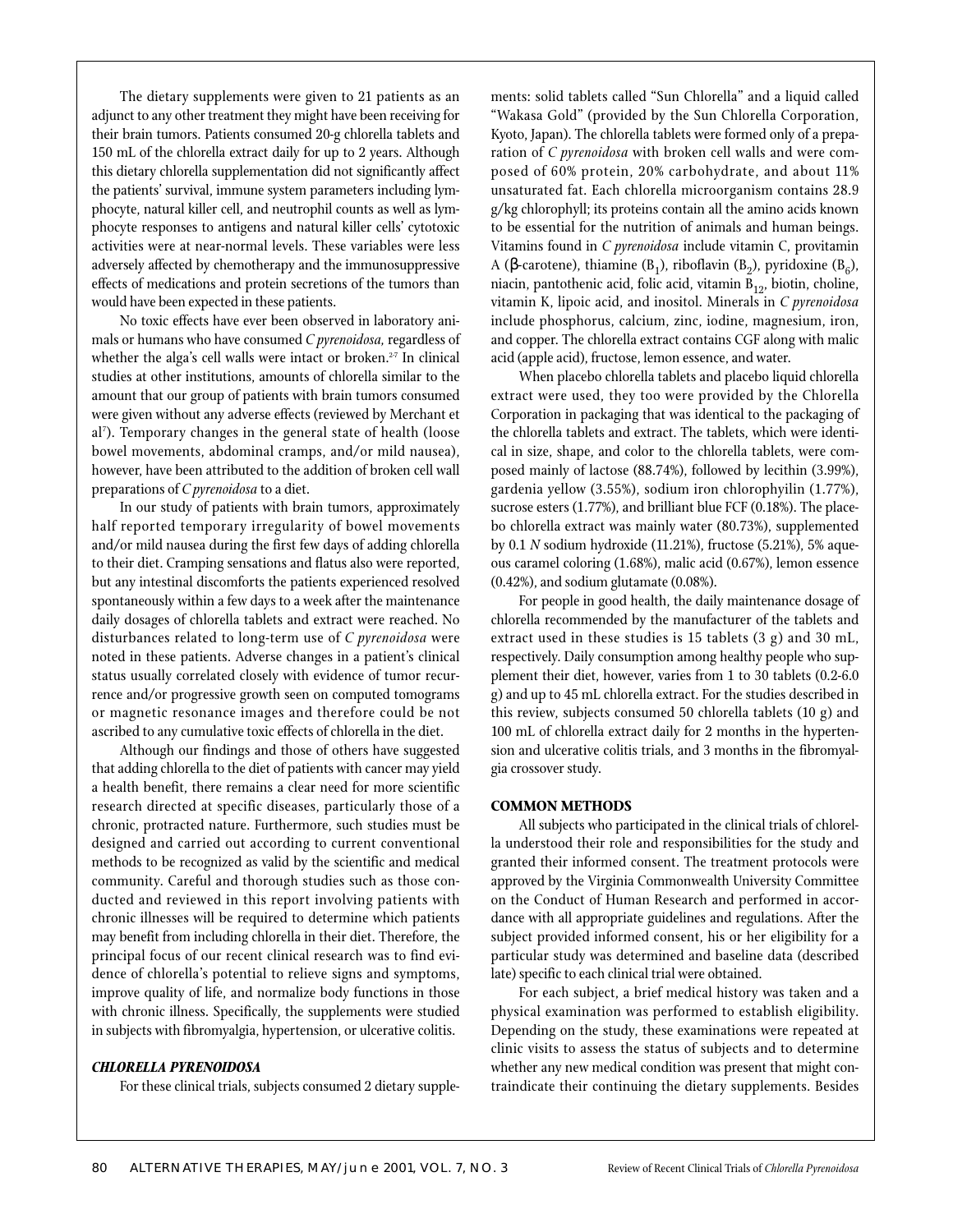doing assessments specific to the study in which the subjects participated, the authors collected urine and venous blood samples at baseline and at specific times thereafter for analysis.

In all of these studies, subjects used a log book and recorded the following information each day: (1) total number of chlorella (or placebo) tablets taken; (2) total volume of the chlorella extract (or placebo) consumed; (3) name and total daily dose of any concomitant drugs; (4) any signs or symptoms of their disease that had either improved or worsened and any adverse event; and (5) general level of physical activity, sleep quality, musculoskeletal pain, headache, and any stresses for that day. All participants were asked not to add any new medications or treatments during the course of the study without notifying one of the investigators.

## **FIBROMYALGIA SYNDROME**

In the United States, 2% to 4% of the general population has fibromyalgia syndrome.<sup>8</sup> The major complaint of patients with fibromyalgia syndrome is a generalized achiness, but its definitive diagnosis is based on standards established by the American College of Rheumatology—criteria based on the severity of a patient's tenderness at a minimum of 11 tender points in 18 characteristic locations measured by palpation.<sup>9,10</sup> A tender point index (TPI) also can be calculated by taking into account the level of pain the subject feels at each site. Besides pain, other symptoms may be present in fibromyalgia syndrome including fatigue, sleep problems, morning stiffness, and headaches.

Most patients with fibromyalgia syndrome can get some relief from symptoms with nonpharmacological methods such as gentle aerobic exercise or by increasing the amount of sleep while maintaining a regular sleep schedule. Tricyclic antidepressants are commonly used in the treatment of fibromyalgia syndrome, and randomized controlled trials of these antidepressants for fibromyalgia have shown improvement in sleep quality and modest benefit for stiffness and tenderness (reviewed by Arnold et al<sup>11</sup>). Low doses of amitriptyline, for example, improve deep sleep, but the drug may cause some adverse effects such as weight gain, dry mouth, and cognitive impairment when given in doses sufficient to relieve signs and symptoms of fibromyalgia.<sup>10-12</sup>

Also, because tolerance to its sedative effect can develop, the dose of amitriptyline often must be increased to maintain any benefit. Although several other classes of medications such as cyclobenzaprine (Flexeril) and alprazolam (Xanax) also have been shown in controlled clinical trials to help relieve signs and symptoms of fibromyalgia syndrome,<sup>10,13</sup> no evidence has been found that selective serotonin reuptake inhibitors such as fluoxetine (Prozac) show a benefit for pain management or relief of other signs and symptoms $^{14}$  (reviewed by Smith<sup>15</sup>). Serotonin substrate supplementation via L-tryptophan or 5-hydroxytryptophan, however, improves symptoms of depression, anxiety, insomnia, and somatic pains in patients with fibromyalgia syndrome.<sup>16</sup>

Relatively few trials of nonpharmacological, "alternative" treatments for fibromyalgia syndrome have been performed.

One of the more interesting trials that used standard data collection instruments for fibromyalgia syndrome was a pilot study using a mind-body approach (cognitive-behavioral therapy) performed at the University of Maryland School of Medicine a few years ago. That study suggested that such an intervention could be an effective adjunctive therapy.<sup>17</sup> In the trial, 28 subjects with fibromyalgia syndrome underwent 8 weekly sessions with 3 components: an educational component focusing on the mindbody connection, a portion focusing on relaxation response mechanisms, and a qigong movement therapy session. The 20 patients who completed the study showed significant reductions in pain, fatigue, and sleeplessness as well as improved function, mood state, and general health. At present, no food, dietary supplement, or herbal preparation has been proven effective for relief of fibromyalgia syndrome in controlled studies.

The authors of the present study have conducted 2 clinical trials of chlorella in patients with fibromyalgia syndrome. The first was an open-label pilot study that involved 18 subjects with fibromyalgia syndrome who supplemented their diet with 10 g of chlorella tablets and 100 mL of chlorella extract each day for 2 months.18 Dietary supplementation with these 2 chlorella products led to a mean net decrease of 2 tender points from 17 at baseline to 15 by the end of the study. The average TPI, which was 32 at baseline, decreased to 25, representing a statistically significant decrease in the intensity of pain of 22% (*P*=.01). The results from patients' questionnaires also suggested that they had experienced modest improvements in most of their symptoms of fibromyalgia syndrome.

Although the results of our pilot study suggested that chlorella in the diet improved symptoms of fibromyalgia syndrome, because the subjects were given open-label chlorella, such data were subject to substantial risk of bias on the part of both the subject and the investigator. Nevertheless, the possibility that subjects with fibromyalgia syndrome could have their level of pain (as measured by the TPI) significantly decreased by simply adding chlorella to their diet suggested that a placebocontrolled clinical trial of dietary chlorella supplementation was warranted. Therefore, the objective of this second clinical investigation was to test the hypothesis that subjects with fibromyalgia syndrome benefited from the addition of chlorella to their diet. As we had done in the open-label study, each patient's clinical status was documented at strategic intervals using validated, semiobjective and subjective outcome measures. The magnitude of any resultant change in symptoms of fibromyalgia syndrome—particularly pain—and other outcome variables was determined.

Of the 37 evaluable subjects with fibromyalgia syndrome who met eligibility criteria,<sup>19</sup> there were 36 women and 1 man, with a mean age of 47.1 years (SD, 9.0 years). The average number of tender points was 15.6 (SD, 2.4; range, 11-18), and the mean TPI for the group was 24.4 (SD, 7.4; range, 11-37). To be eligible for the study, subjects also had to indicate a 4 or higher on at least 1 of 2 self-administered 10-cm visual analog scales: one for evaluating pain and the other for evaluating overall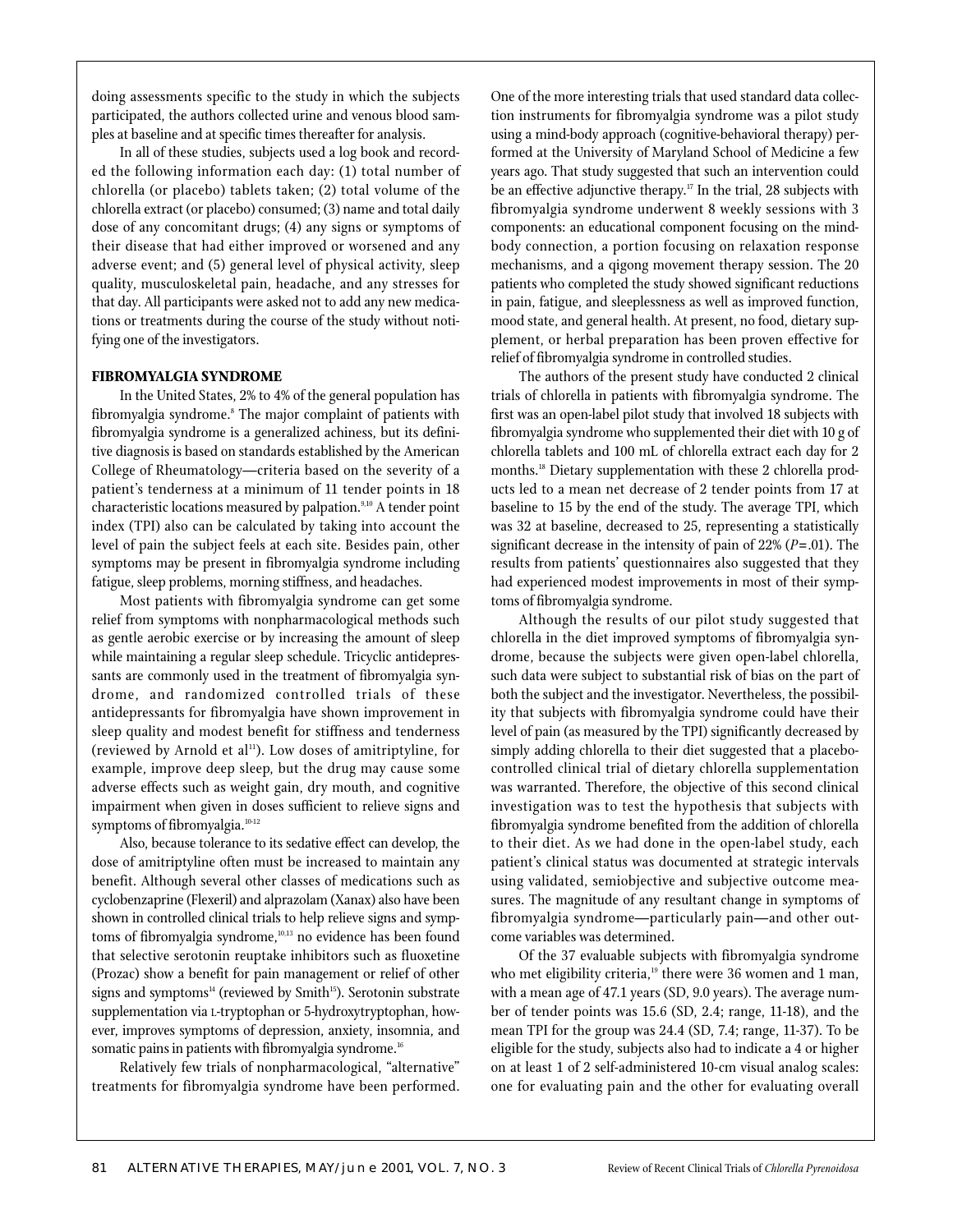feeling of well-being in light of the signs and symptoms of fibromyalgia syndrome. For these, the mean score for pain was 7.0 (SD, 2.0) and the mean value for well-being was 6.9 (SD, 2.3), indicating that the study population thought that their fibromyalgia syndrome caused them a great deal of pain and was troublesome.

At the beginning of the study, half the participants were randomized to receive chlorella tablets and extract, and the other half were given placebos of the tablets and the extract. The protocol was a double-blind study design, meaning that neither the subject nor the physician doing the tender point assessments knew which of the 2 supplements he or she was consuming. They consumed the supplements (10 g of tablets and 100 mL of liquid) daily for 3 months. After this period, and following a 1 month washout period when no supplement was consumed, subjects crossed over from chlorella to placebo or vice versa.

At the beginning and end of each 3-month period, a physical examination and assessment of tender points were done. Irrespective of the diet supplement the patient was consuming, no new abnormalities were found on physical examination in any of the subjects, and all blood and urine parameters were within normal limits of variation in subjects taking chlorella or placebo.

Measurement of the severity of a patient's pain at each tender point revealed that after 3 months of dietary supplementation with chlorella, a statistically significant (*P*=.009) decrease of 1.1 tender points was detected, whereas in the subjects taking placebo for the same period, a slight increase of 0.3 was found in the mean number of tender points. The difference in the number of tender points between the patients taking chlorella and the patients taking placebo at the end of each diet supplement period was statistically significant (*P*= .02). The mean TPI, which was 23.6 (SD, 6.0) at baseline, decreased to 21.8 (SD, 7.0) after 3 months of taking the chlorella supplements. This decrease of 1.8 points (7.6%) in the intensity of pain approached statistical significance (*P*= .07). After 3 months taking the placebo supplements, the average TPI went from 22.1 (SD, 6.7) at baseline to 21.6 (SD, 6.0), a difference that was not statistically significant. Results for patients who received dietary supplementation with chlorella first were similar to the results for patients who consumed chlorella after taking placebo (data not shown). The same was true when we compared results for patients who received placebo first with results for patients who consumed placebo after taking chlorella.

When we examined the TPI and the percentage change in TPI after subjects consumed the 2 dietary supplements for 3 months, we found that 21 of the 34 subjects (62%) who completed both arms of the crossover showed a better TPI (ie, less pain) after they consumed chlorella than they had shown after taking placebo. Characterization of these responses according to the percentage change in TPI during each of the crossover phases indicated that for the 37 subjects who completed the chlorella arm, 21 (57%) showed a greater than 5% improvement in TPI; 8 of these subjects had a greater than 25% decrease in pain (Table 1). TPI was unchanged in 8 subjects (22%) and worsened in 8

other subjects (22%). When the 34 subjects who completed the placebo arm of the study were subdivided by TPI range, 13 (38%) indicated less pain, 6 (18%) showed no change in TPI, and 15 (44%) indicated that the pain was worse.

Functional abilities or limitations were assessed in subjects by using the Fibromyalgia Impact Questionnaire (FIQ).<sup>20</sup> When the subjects were consuming chlorella, there was a steady decrease in the FIQ score, from an average of 58.4 at baseline to 47.0 at the end of the 3-month supplement period (Table 2). This mean decrease of 11.4 (19.5%) in the score indicated a highly statistically significant (*P*< .001) improvement in function. Also, improvements in the FIQ score after 1 month and 2 months with chlorella also were statistically significant (*P*=.03 and .01, respectively). For subjects taking the placebo, a statistically significant improvement comparable to the improvement seen when they took chlorella was apparent at 1 month. Unlike the chlorella, however, the improvement resulting from the placebo appeared to plateau, though the slight improvement in FIQ at 2 months remained statistically significant (*P*=.04). At the end of the 3 month period, improvement in the FIQ from visit 1 was only 7.4%, which was not statistically significant.

Comparisons of the percentage changes in the score on the FIQ from visit 1 to visit 4 for the chlorella and placebo arms of the study indicated a better response from participants in the chlorella arm of the crossover, and this difference approached statistical significance (*P*=.06). The results of the FIQ also indicated that after consuming chlorella, 32 subjects' fibromyalgia symptoms were improved, whereas only 9 subjects had worsening of symptoms and 4 had no change in symptoms. This differs from the results after consuming placebo, which indicated that 14 subjects' symptoms were better, but 16 subjects had worsening of symptoms and 4 had no change. Taken together, the results of this randomized, placebo-controlled, double-blind crossover study lead the authors to conclude that for most subjects with fibromyalgia syndrome, dietary chlorella supplementation helped to relieve symptoms.

### **HYPERTENSION**

Hypertension is a serious public health problem that affects an estimated 50 million Americans.<sup>21</sup> High blood pressure is defined as a mean sitting systolic blood pressure (SiSBP) of 140 mm Hg or higher or a mean sitting diastolic blood pressure (SiDBP) of 90 mm Hg or higher. Hypertension carries the risk for stroke, heart attack, and other vascular diseases. Pharmacological treatment of hypertension has been shown to decrease the risk of these diseases and their complications. Several classes of antihypertensive agents are available to treat high blood pressure.<sup>22</sup> Thiazide diuretics and β-blockers are used as first-line agents to treat hypertension, because these drugs reduce morbidity and death from cardiovascular disease. Other classes of drugs also in use for hypertension include angiotensin-converting enzyme inhibitors,  $\alpha_1$ -antagonists, and calcium antagonists.

Nonpharmacological intervention also can be effective in lowering blood pressure and increasingly has been emphasized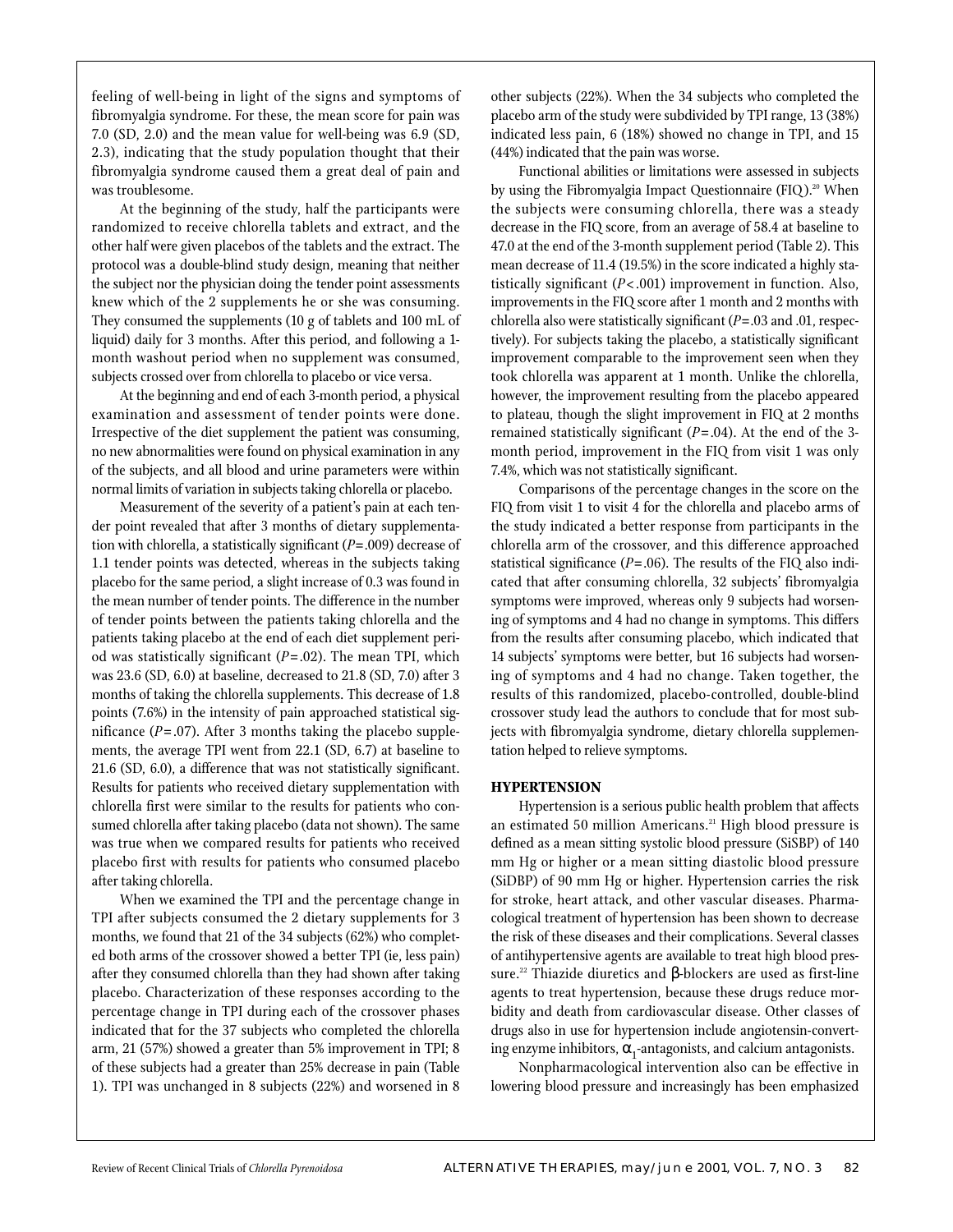|                                                    | <b>TABLE 1</b> Changes in Tender Point index (TPI) after chlorella and placebo from visits 1 to 4 |                     |  |  |  |  |  |  |  |  |  |
|----------------------------------------------------|---------------------------------------------------------------------------------------------------|---------------------|--|--|--|--|--|--|--|--|--|
|                                                    | No. (%) of subjects                                                                               |                     |  |  |  |  |  |  |  |  |  |
| Status based on change from baseline TPI           | Chlorella (n=37)                                                                                  | Placebo $(n=34)$    |  |  |  |  |  |  |  |  |  |
| Very significantly improved (>50% decrease in TPI) | 1(3)                                                                                              | 0(0)                |  |  |  |  |  |  |  |  |  |
| Significantly improved (>25-50% decrease in TPI)   | 7(19)                                                                                             | 5(15)               |  |  |  |  |  |  |  |  |  |
| Moderately improved (>10-25% decrease in TPI)      | 9(24)                                                                                             | 5(15)               |  |  |  |  |  |  |  |  |  |
| Mildly improved (>5-10% decrease in TPI)           | 4(11)                                                                                             | 3(9)                |  |  |  |  |  |  |  |  |  |
| No change (±5% decrease in TPI)                    | 8 (22)                                                                                            | 6(18)               |  |  |  |  |  |  |  |  |  |
| Mildly worse (>5-10% increase in TPI)              | 0 (0)                                                                                             | 2(6)                |  |  |  |  |  |  |  |  |  |
| Moderately worse (>10-25% increase in TPI)         | 4(11)                                                                                             | 10(29)              |  |  |  |  |  |  |  |  |  |
| Significantly worse (>25-50% increase in TPI)      | 3(8)                                                                                              | 3(9)                |  |  |  |  |  |  |  |  |  |
| Very significantly worse (>50% increase in TPI)    | (3)<br>$\mathbf{1}$                                                                               | (0)<br>$\mathbf{0}$ |  |  |  |  |  |  |  |  |  |

as a useful method for prevention and treatment of hypertension.<sup>23-25</sup> The 4 principal nonpharmacological methods are weight control (or weight loss), diet modification, exercise, and reduced alcohol consumption. Dietary modifications have focused on reductions in sodium and dietary fat or supplementation with calcium, magnesium, potassium, and dietary fiber. Randomized controlled trials have examined such diet modifications, but failed to demonstrate that a decrease or increase in any one component lowers blood pressure.<sup>26,27</sup> This result has led to the hypothesis that cations and fiber, which are found together in "whole foods" such as fruits, nuts, vegetables, and cereals, and whose intake is therefore highly correlated, act in synergy to produce a hypotensive effect. Vegetarians with diets rich in fruits and vegetables have substantially lower blood pressure levels on average than do nonvegetarians.<sup>27-30</sup> The extensive Dietary Approaches to Stop Hypertension (DASH) clinical trial also has demonstrated that a diet that emphasizes fruits, vegetables, and low-fat dairy products; includes whole grains, nuts, fish, and poultry; and reduces fats, red meat, sweets, and sugar-containing beverages can be highly effective in lowering blood pressure.<sup>31</sup> More clinical trials of specific foods, food groups, and dietary patterns are clearly warranted. Therefore, the objective of this clinical trial of chlorella was to uncover any evidence of chlorella's potential to lower diastolic blood pressure, improve quality of life, and normalize dyslipidemia in subjects with mild to moderate hypertension.

Our study was open to people of either sex, aged 21 years or older with mild (mean SiDBP, 90-104 mm Hg) to moderate (mean SiDBP, 105-115 mm Hg) hypertension who met all other entry criteria for enrollment. All subjects had to be willing to discontinue all medications given specifically for hypertension, including diuretics, though chronic therapies such as aspirin for prevention of myocardial infarction, premarin, and thyroxine were allowed.

A complete physical examination and 12-lead electrocardiography were performed at the screening visit (visit 1) and the final visit (visit 5, or whenever the subject left the study).

Laboratory evaluations (ie, serum chemistry, lipid profile, hematology, and urinalysis) were done at the screening, initiation, and final visits (visits 1, 3, and 5). If the subject's mean SiDBP was between 90 and 115 mm Hg, inclusive, and the subject met all other eligibility criteria, he or she received a month's supply of placebo tablets and placebo liquid and began taking 50 tablets and 100 mL of the liquid every day. None of the subjects were aware that the tablets and liquid were placebos; most importantly, all subjects were instructed to discontinue any medications they were taking for hypertension and to return to the clinic after 4 weeks.

Following this placebo period, subjects had to have a mean SiDBP of between 90 and 115 mm Hg confirmed on 2 occasions at least 24 hours apart (ie, visits 2 and 3) to remain in the study. On visit 2 (approximately 4 weeks after visit 1), subjects completed the quality-of-life questionnaire and had their vital measurements taken. One to 7 days later, during visit 3, subjects completed the quality-of-life questionnaire, had their vital measurements taken, and had laboratory assessments of blood cytology, serum (chemistry and lipids), and urine. At this visit, subjects who still met eligibility criteria began daily dietary supplementation with chlorella*.*

After 4 weeks, subjects returned to clinic for a brief consultation (visit 4). At this time, they completed the quality-of-life questionnaire, had their vital measurements taken, and were given enough chlorella tablets and liquid extract for another 4 weeks. On visit 5 (ie, the end of the study), subjects again completed the questionnaires, had their vital measurements and an electrocardiogram taken, and had blood and urine samples taken for laboratory assessments.

A total of 33 subjects were enrolled in the trial (range, 22-73 years; mean age, 50 years). Hypertension had been diagnosed a mean of 11 years before the subjects joined the trial (range, 0-47 years), and all but 6 were taking some type of daily medical treatment for hypertension. Mean heart rate was 73.7/min (SD, 10.2/min), mean SiSBP was 136.8 mm Hg (SD, 11.5 mm Hg), and mean SiDBP was 90.8 mm Hg (SD, 6.2 mm Hg).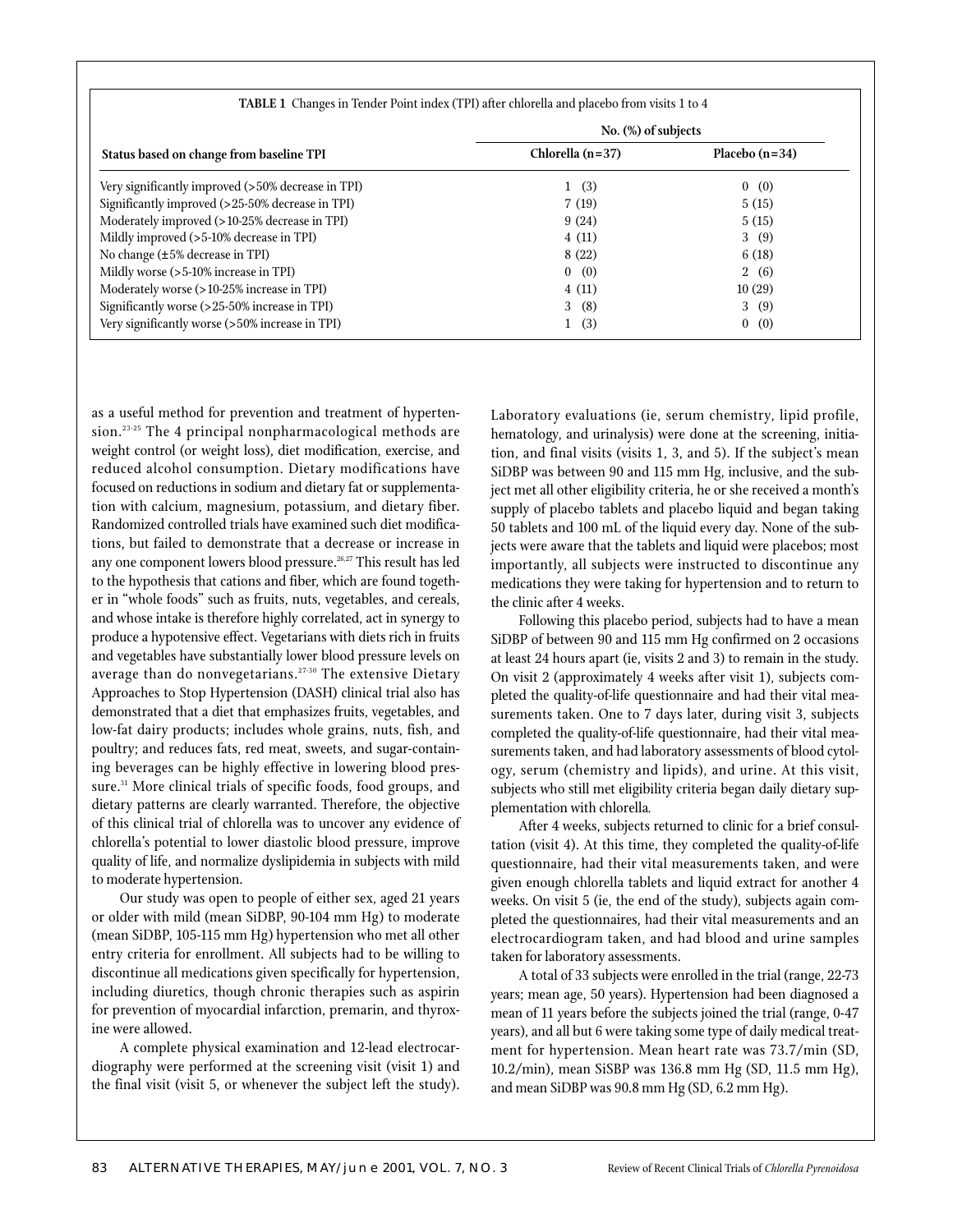| <b>TABLE 2</b> Mean overall changes in scores on the Fibromyalgia Impact Questionnaire (FIQ) |             |                      |              |                         |               |                         |               |  |  |
|----------------------------------------------------------------------------------------------|-------------|----------------------|--------------|-------------------------|---------------|-------------------------|---------------|--|--|
| Dietary<br>supplement                                                                        |             | FIQ score, mean (SD) | % change     | FIQ score,<br>mean (SD) | % change from | FIQ score,<br>mean (SD) | % change from |  |  |
|                                                                                              | Visit 1     | Visit 2              | from visit 1 | Visit 3                 | visit 1       | Visit 4                 | visit 1       |  |  |
| Chlorella                                                                                    | 58.4 (14.9) | 52.1(16.9)           | $10.7*$      | 49.5(20.9)              | $15.1*$       | 47.0(18.7)              | $19.5*$       |  |  |
| Placebo                                                                                      | 54.9 (18.6) | 49.6 (17.3)          | 9.7          | 48.6(16.5)              | $11.5*$       | 50.9(20.0)              | 7.4           |  |  |

Following the 1-month washout of drug and daily consumption of placebo, 24 subjects remained in the trial. Seven were dropped from the study because they no longer met eligibility criteria for mild to moderate hypertension; 2 withdrew due to adverse effects possibly related to their not taking the antihypertensive drug treatment. The mean age of the 24 subjects who finished the protocol was 49 years (range, 22-73 years), and the average duration of hypertension was 10 years (range, 1-40 years). All but 5 of these subjects were taking some type of daily medical treatment for hypertension while enrolled in the trial.

The primary objective of the study was to determine whether adding chlorella to the daily diet of subjects with mild to moderate hypertension would lead to a reduction in mean SiDBP after 2 months. At the first visit (baseline), the mean heart rate for the 24 subjects who finished was 73.4/min (SD, 9.1/min), mean SiSBP was 137.3 mm Hg (SD, 12.3 mm Hg), and mean SiDBP was 92.3 mm Hg (SD, 5.5 mm Hg). After a month off the hypertension medicine and dietary supplementation with placebo, the subjects' mean heart rate increased to 76.5/min (SD, 9.9/min), their mean SiSBP increased to an average of 141.6 mm Hg (SD, 14.4 mm Hg), and their mean SiDBP increased by 4.3 mm Hg to 96.5 mm Hg (SD, 6.6 mm Hg). Although the increase in mean SiSBP was not statistically significant, the increase in mean SiDBP was significant (*P*=.004).

These levels were used to assess blood pressure changes in the subjects. After 1 or 2 months of dietary chlorella supplementation with 10 g of chlorella tablets and 100 mL of chlorella extract, subjects' heart rates, SiSBP, and SiDBP changed only slightly from the values at visit 3 (end of the placebo/washout period). SiDBP was 96.5 mm Hg (SD, 6.6 mm Hg) at visit 3 and 96.3 mm Hg (SD, 9.5 mm Hg) at visit 5. Discontinuation of the antihypertensive medications for a month may have been responsible for the patients' increase in SiDBP; during dietary chlorella supplementation essentially no increase (ie, worsening) was found in the mean SiDBP.

Because working with only mean changes in SiDBP might mask individual responses (ie, decreases in SiDBP) among subjects, each subject's response also was characterized on the basis of 3 different criteria (Table 3). These results indicate that one fourth of the subjects enrolled (6/24) had an excellent response to the dietary supplement (ie, after 2 months of taking chlorella,

their SiDBP was less than 90 mm Hg). Another 3 subjects with an SiDBP greater than 90 mm Hg still showed between a 4 and 9 mm Hg decrease in SiDBP. The remaining 15 subjects, however, were considered inadequately treated by stopping their antihypertensive medication and adding chlorella to their diet; SiDBP either increased during this period or decreased by less than 4 mm Hg. Therefore, if we use the conventional pharmacological criteria for assessing response, slightly more than one third (38%) of the subjects showed some improvement in their hypertension after adding chlorella to their diet.

This improvement with chlorella supplementation, however, was amplified when only a 4 mm Hg change in SiDBP was used as an indicator of response. When the first SiDBP of subjects (measured when most were taking an antihypertensive medication) was compared with the SiDBP measured on their last visit (after 3 months off medication and 2 months taking chlorella), 5 subjects (21%) showed improvement, 6 subjects (25%) showed an essentially unchanged SiDBP, and 13 (54%) had a worsening of their hypertension (Table 3). According to these criteria, almost half of the subjects (11/24) achieved as good or better control of their SiDBP by taking the dietary supplement as they did by taking an antihypertensive drug.

The effects of the dietary supplement were even more dramatic when these same criteria were used to compare the SiDBP of visit 3 (after 1 month off medication and placebo) and after 2 months of dietary chlorella (visit 5; Table 3). Here 9 subjects (38%) showed improved SiDBP, 7 (29%) showed a stable SiDBP, and only one third (8/24) showed a worsening of their hypertension. This finding that the SiDBP of two thirds of the study population either improved or was stable, with the subjects taking no antihypertensive medications, suggested that, for most subjects, dietary supplementation with chlorella either improved the hypertension or kept it under control.

Findings on physical examinations and electrocardiograms did not change between the beginning and end of the study period. Blood cell counts, routine serum chemistries, and urinalysis of the study population at visits 1, 3, and 5 were within normal limits of variation, and no single variable significantly changed during the 3 month course of the investigation. However, when serum lipid levels (ie, total cholesterol, triglycerides, high- and low-density cholesterol) were measured, the averages and standard deviations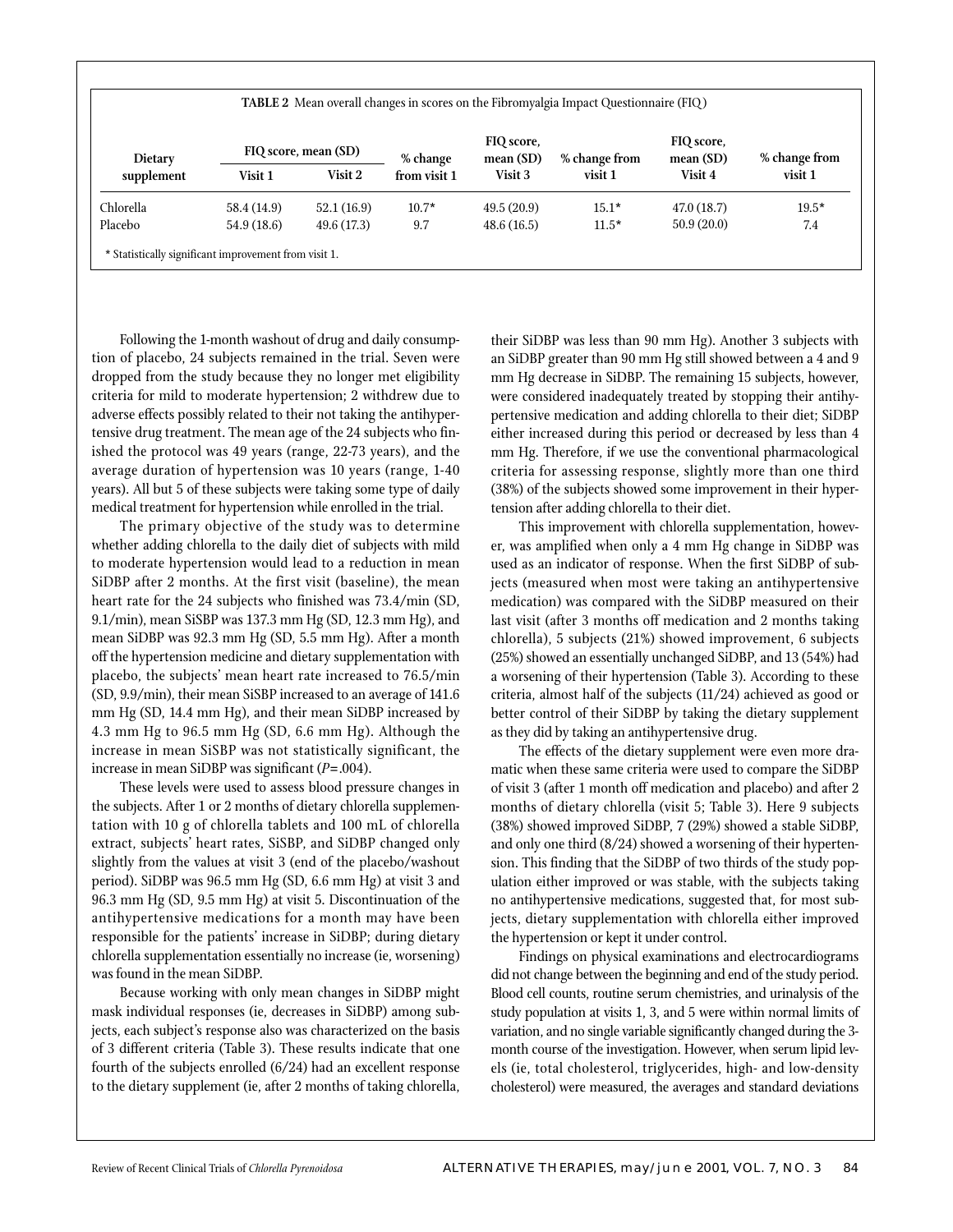were within normal limits of variation, and there were numerous statistically significant changes during the course of the investigation (Table 4).

First, a significant decrease in serum cholesterol level was apparent, both from the beginning and from visit 3 to the end of the study (*P*= .003 and *P*< .001, respectively). A significant decrease in triglyceride levels was found from visit 1 to visit 3 (*P* =.04), though this decrease was not maintained and therefore the levels did not differ significantly between visits 1 and 5. High-density cholesterol level decreased after 2 months of dietary chlorella. Between visits 1 and 5, the difference approximated significance  $(P=.06)$ , but between visits 3 and 5, the difference was significant (*P*=.03). Low-density cholesterol showed a similar pattern, decreasing significantly between visits 1 and 5 (*P*=.05) and visits 3 and 5 (*P*=.003).

We also sought to determine whether dietary supplementation with chlorella improved the quality of life of these hypertensive subjects. The Psychological General Well-Being Index<sup>32</sup> was used for this assessment, with responses summed to create 6 subscales that measured anxiety, depressed mood, positive well-being, self-control, general health, and vitality. An overall score also was calculated. The subjects' perceived level of anxiety between visit 1 and visit 3 was slightly less and not statistically significant. The decrease in anxiety between visits 3 and 5 also was not significant. However, a comparison of visits 1 and 5 indicated a significant (*P*= .02) decrease in anxiety. Compared with visit 1, depressed mood was significantly improved at visit 3 (*P*=.01) and—even more—at visit 5 (*P*=.02). The improvement in mood between visits 3 and 5 was not statistically significant. The subjects' sense of well-being was significantly better at visit 3 (*P*=.002) and at the end of the study (*P*=.007), but the difference in well-being between visits 3 and 5 was not significant.

Although all values indicated a trend for improvement over the course of the trial, none of the subjects' perceived changes in self-control and general health were statistically significant. The overall scores for the General Well-Being Index showed improvements at every time point. The differences between visits 1 and 3 and visits 1 and 5 were statistically significant (*P*=.04 and .01, respectively). These results indicate that subjects were feeling better overall. Anxiety and depression improved significantly for the subjects because of the combined effects of their no longer having to take their regimen of antihypertensive drug(s) and supplementing their diets with chlorella*.*

#### **ULCERATIVE COLITIS**

Inflammatory bowel disease (IBD) is not a single disease, but a group of chronic disorders of the small and large intestines that cause inflammation or ulceration. In the United States, approximately 2 million people have some form of IBD. One of the most common types of IBD is ulcerative colitis. This disease causes ulceration and inflammation of the inner lining of the rectum and large intestine and is considered incurable.

Ulcerative colitis usually begins in the rectum and sigmoid colon and spreads upward through the entire large intestine. It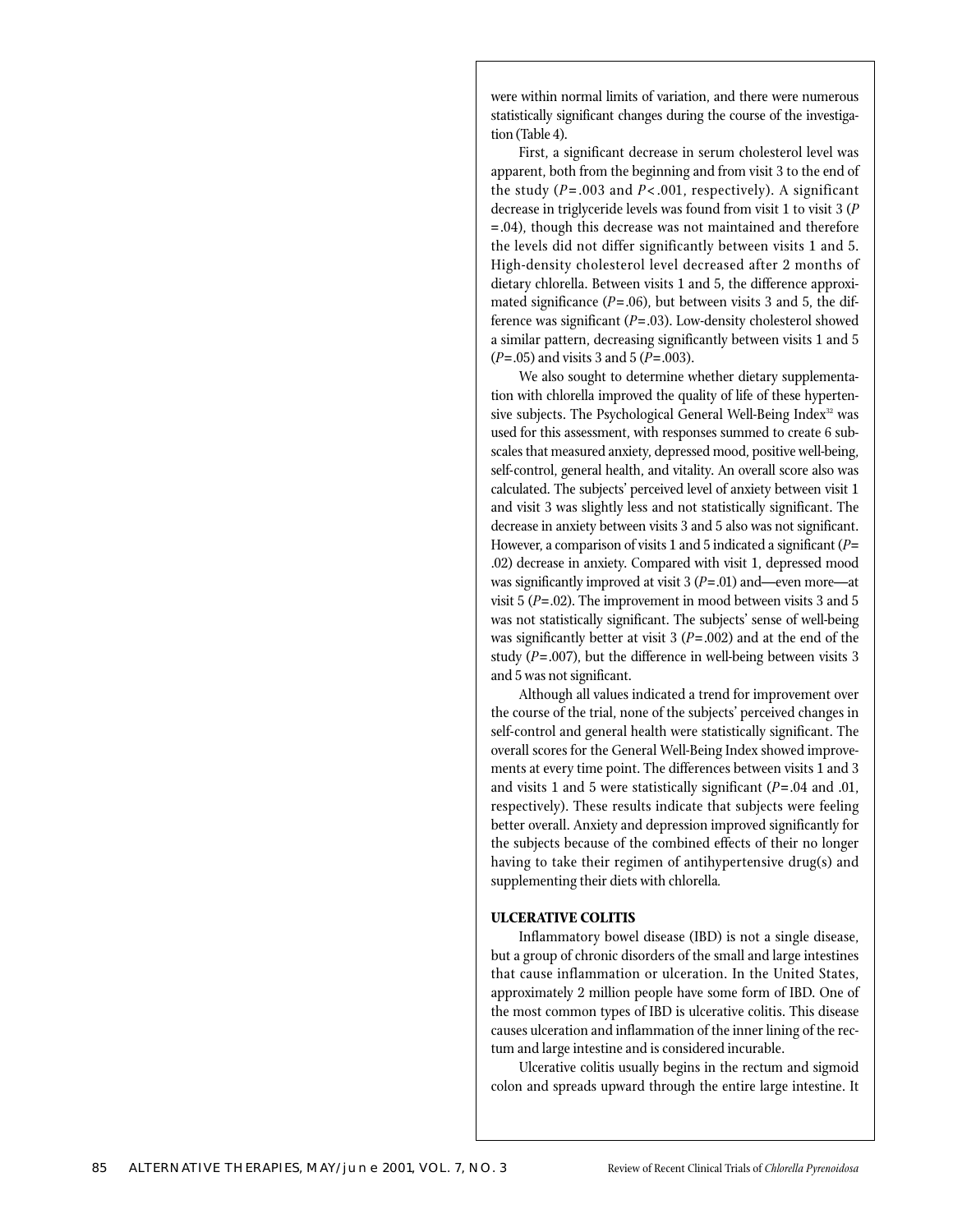|                    | TABLE 3 Characterization of changes in sitting diastolic blood pressure (SiDBP) after chlorella supplementation                    |                           |
|--------------------|------------------------------------------------------------------------------------------------------------------------------------|---------------------------|
|                    | Summary of results by standard end points used in pharmacological studies of hypertension                                          |                           |
| Result             | Description                                                                                                                        | No. (%) of<br>patients    |
| Excellent          | $SiDBP < 90$ mm Hg                                                                                                                 | 6(25)                     |
| Good               | SiDBP >90 mm Hg and reduction from baseline of at least 10 mm Hg                                                                   | 0(0)                      |
| Fair               | SiDBP > 90 mm Hg and reduction from baseline from 4 to 9 mm Hg                                                                     | 3(13)                     |
| Inadequate         | SiDBP $>90$ mm Hg and reduction from baseline of $<4$ mm Hg or an increase                                                         | 15(62)                    |
|                    | Summary of results based on change of 4 mm Hg or more in SiDBP from visit 1                                                        | No. $(\%)$ of             |
| <b>Result</b>      | Description                                                                                                                        | patients                  |
| Improved           | Final SiDBP reduced by 4 mm Hg or more from screening (visit 1)                                                                    | 5(21)                     |
| Stable             | Final SiDBP less than 4 mm Hg change from screening (visit 1)                                                                      | 6(25)                     |
| Worse              | Final SiDBP increased by 4 mm Hg or more from screening (visit 1)                                                                  | 13(54)                    |
|                    | Summary of results based on change of 4 mm Hg or more in SiDBP from visit 3                                                        |                           |
| <b>Result</b>      | Description                                                                                                                        | No. $(\%)$ of<br>patients |
|                    |                                                                                                                                    | 9(38)                     |
| Improved<br>Stable | Final SiDBP reduced by 4 mm Hg or more from initiation (visit 3)<br>Final SiDBP less than 4 mm Hg change from initiation (visit 3) | 7(29)                     |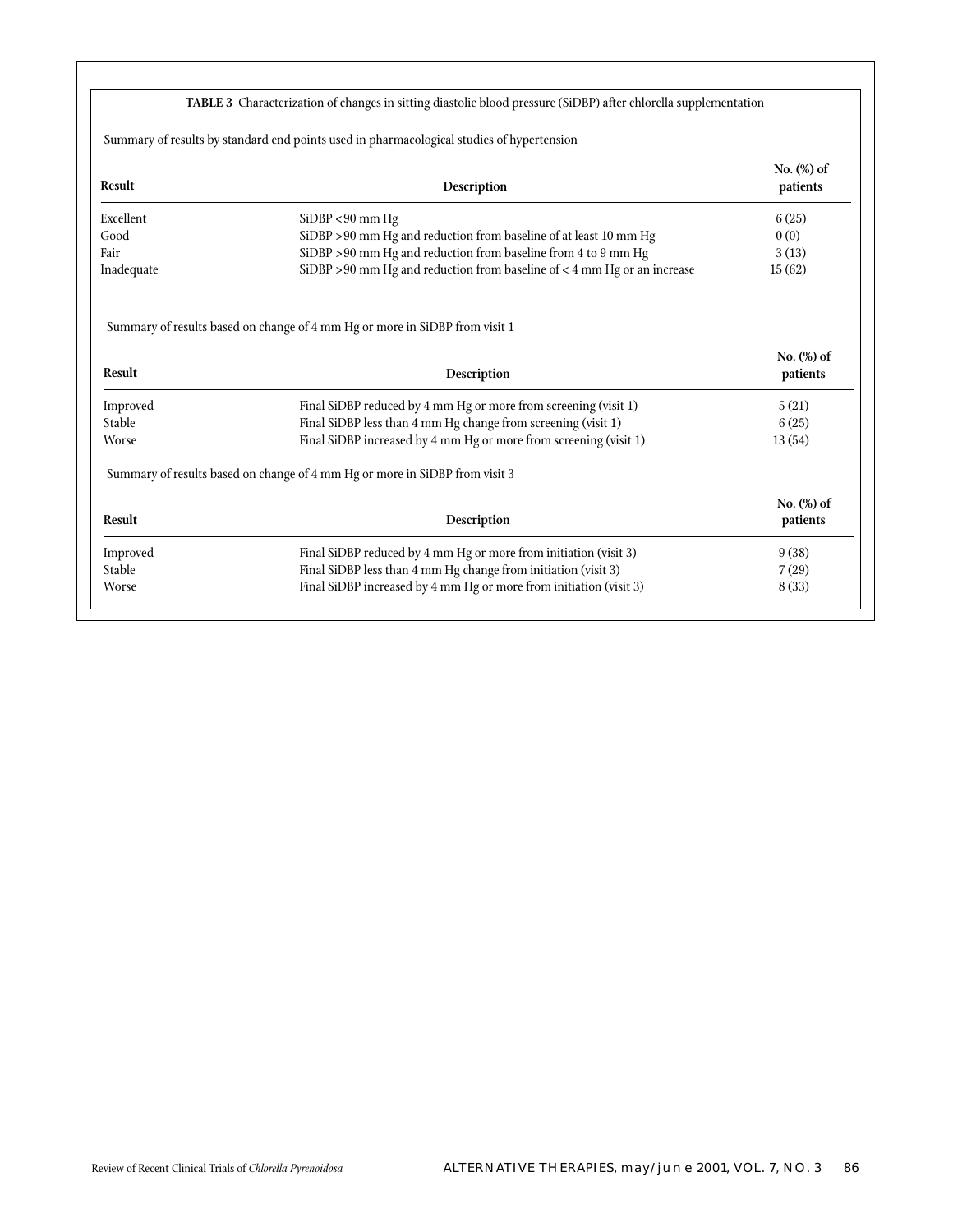rarely affects the small intestine. The inflammatory process, which is limited to the mucosa and submucosa, causes the mucosal layer of the colon to die and slough off, causing ulcers to form. The inflammation causes the colon to empty frequently, resulting in diarrhea. The most common symptoms of ulcerative colitis are abdominal pain and bloody diarrhea, but patients may have anemia, fatigue, weight loss, loss of appetite, rectal bleeding, dehydration, and malnutrition as well.

The cause of ulcerative colitis is unknown, and the disease currently has no cure except surgical excision of the colon and rectum. However, drugs are commonly used to help control symptoms and slow progression of the disease; examples include sulfasalazine, mesalamine, and prednisone. Because no special diet or dietary supplement has proven effective for preventing or treating ulcerative colitis, the purpose of this study was to determine whether patients with this form of IBD would benefit from the inclusion of chlorella in their diet. This objective was specifically addressed by documenting the clinical status at monthly intervals using validated, semiobjective, and subjective outcome measures administered before, during, and at the end of the diet therapy, and by determining the magnitude of any change in clinical symptoms, signs, and outcome variables over time that could be attributed to the dietary supplement.

Ulcerative colitis involves documented symptoms of hematochezia and diarrhea, negative stool cultures, and typical sigmoidoscopic findings such as superficial ulcerations, distorted mucosal vascular patterns, granularity, and exudate. From these data, a Disease Activity Index (DAI) can be calculated.<sup>33</sup> The DAI is computed from 4 subscales: stool frequency, rectal bleeding, mucosal appearance, and physician's overall assessment. To be eligible for the study, patients had to have mild to moderate ulcerative disease for at least 1 year and a total DAI score between 4 and 10, inclusive. All examinations and interviews for determination of the DAI were performed by the same physician. Nine subjects aged 25 to 56 years met the DAI criteria for ulcerative colitis such that, at baseline, the mean DAI for the group was 7.2 (SD, 2.4). Patients supplemented their diets with 10 g of chlorella and 100 mL of chlorella extract daily for 2 months.

A brief history was gathered and a physical examination and blood analyses were performed at every clinic visit to assess the status of the patient's disease. A flexible sigmoidoscopic examination was again performed to determine the DAI after 2 months of dietary supplementation. Eight subjects completed the entire 2-month study.

Findings on the patients' basic physical examinations did not change significantly from the beginning to the end of the study period. Laboratory values at the 2 visits during the study period remained within the normal limits of variation. For the 8 subjects who completed the trial, the average score decreased (ie, symptoms improved) in every subclass of the DAI between baseline and month 2 (Table 5). The decrease in stool frequency was statistically significant (*P*=.02). The physician's sigmoidoscopic examination of rectal mucosa showed significantly less inflammation (*P*=.02); his overall assessment was that the patients' ulcerative colitis was

significantly better ( $P = .008$ ). Although the occurrence of rectal bleeding was less frequent for most patients, the change was not significant (*P*=.18). The total DAI of every subject declined during the 2-month study, from an average of 7.2 (SD, 2.4) to 2.8 (SD, 2.5)—a 61% drop that was highly significant (*P*=.008).

The effects of dietary chlorella supplementation on patients' quality of life were quantified with the IBD Questionnaire,<sup>34</sup> which contains 32 questions about 4 aspects of the patient's life: (1) symptoms related to the primary bowel disturbance, (2) systemic symptoms, (3) emotional aspects, and (4) social functions. The response options for each question were framed as a 7-point scale, with 7 indicating the best function and 1 the worst. Patients' responses on the questionnaire indicated improvements in all 4 categories during the course of the study (Table 6). The greatest improvement was in symptoms related to the primary bowel disturbance. After 1 month, the scores in this category increased by 33% and remained 30% above baseline (visit 1) after 2 months; both scores were highly statistically significant (*P*=.001 and .003, respectively).

Scores for emotional aspects of the disease also were significantly improved both at the interim visit (*P*=.01) and the end of the study (*P*=.001). There was a trend for improvement in social functions at 1 month (*P*=.07); improvement was statistically significant by the end of the second month (*P*=.02). Strong trends were observed for improvements in scores for systemic functions, but these improvements were not statistically significant at the interim  $(P=.11)$  and final  $(P=.08)$  visits.

The total score of 156 (SD, 26) at baseline increased by 16% by the end of the first month and was 18% higher than baseline at the end of the second month. The improvements observed at both of these times were highly statistically significant (*P*= .007 and .003, respectively). Taken together, the DAI results indicating that every participant's objective symptoms of ulcerative colitis improved, combined with the positive assessment each patient gave in his or her questionnaires, strongly suggested that all 8 subjects benefited from adding chlorella to their diet.

## **DISCUSSION**

Treatment of chronic diseases with drugs may relieve symptoms and slow progression, or, as in the case of hypertension, reduce the risk of cardiovascular disease. Unfortunately, drug treatment could entail the lifelong use of an agent that may have adverse effects. For this reason, there is a great deal of interest in nonpharmacological interventions that might reduce or eliminate the need for drugs to treat various illnesses. The principal focus of the research reviewed here was to provide solid evidence from small clinical trials that dietary supplementation with chlorella could relieve symptoms and improve quality of life for those suffering from fibromyalgia, hypertension, or ulcerative colitis.

#### **Fibromyalgia Syndrome**

People with fibromyalgia syndrome are typically treated with the tricyclic antidepressant amitriptyline to improve their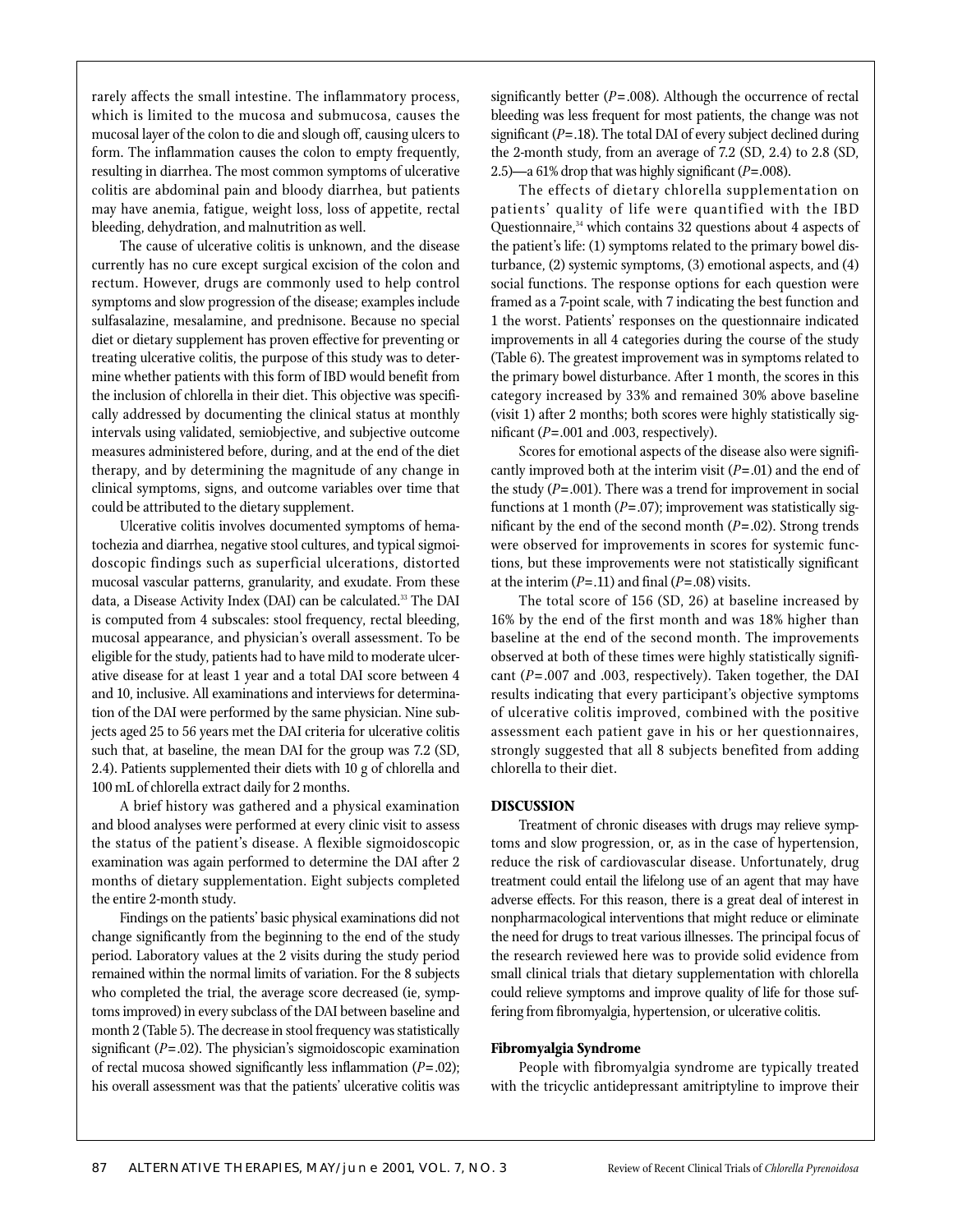|  |  |  | TABLE 4 Serum lipid levels during chlorella supplementation* |
|--|--|--|--------------------------------------------------------------|
|--|--|--|--------------------------------------------------------------|

| Parameter                                     | Visit 1, screening                | <b>Visit 3, initiation</b>        | Visit 5. final                    | Normal values         |
|-----------------------------------------------|-----------------------------------|-----------------------------------|-----------------------------------|-----------------------|
| Total cholesterol.<br>$mmol/L$ (mg/dL)        | $5.22 \pm 1.11 (202 \pm 42.9)$    | $5.15 \pm 1.01$ (199 $\pm$ 38.9)  | $4.86 \pm 1.04$ (188 $\pm 40.1$ ) | $0.00 - 5.17(0-200)$  |
| Triglycerides, mmol/L<br>(mg/dL)              | $1.43 \pm 0.92$ (127 $\pm 81.8$ ) | $1.23 \pm 0.73$ (109 $\pm$ 65.1)  | $1.39\pm0.88$ (123 $\pm77.6$ )    | $0.34 - 2.26(30-200)$ |
| High-density cholesterol,<br>$mmol/L$ (mg/dL) | $1.25 \pm 0.33$ (48.5 $\pm$ 12.9) | $1.26 \pm 0.32$ (48.7 $\pm$ 12.3) | $1.19\pm0.30(46.2\pm11.5)$        | $1.01 - 2.48(39-96)$  |
| Low-density cholesterol,<br>$mmol/L$ (mg/dL)  | $3.31 \pm 1.05$ (128 $\pm 40.7$ ) | $3.34\pm0.93(129\pm35.9)$         | $3.05\pm0.96(118\pm37.2)$         | $1.91 - 4.91(74-190)$ |
| * All values are mean ± SD.                   |                                   |                                   |                                   |                       |

sleep and relieve other symptoms. Other classes of psychotropic drugs are less efficacious, including selective serotonin reuptake inhibitors like fluoxetine and paroxetine, benzodiazepines such as alprazolam (Xanax), and muscle relaxants (eg, cyclobenzaprine). Nonpharmacological approaches that are sometimes used include light exercise and psychological support. Nutritional approaches, however, have received little attention. The results of the study with fibromyalgia syndrome indicate that, for some subjects, taking chlorella daily can improve sleep and reduce anxiety levels. These 2 factors might in turn lead to a reduction in perceived pain and the number of tender points in the same way that medications that improve sleep or reduce anxiety produce relief of fibromyalgia symptoms.

Another interesting avenue of speculation for chlorella's action comes from the observation that some of the clinical features of fibromyalgia syndrome resemble those seen in adults with growth hormone deficiency syndrome. Several investigations have suggested that fibromyalgia syndrome is

associated with growth hormone deficiency and that this may be responsible for some of its symptoms.<sup>35-38</sup> Levels of insulinlike growth factor I (IGF-I), a surrogate marker for growth hormone activity, also are frequently reduced in those with fibromyalgia syndrome.

In 2 recent clinical studies,<sup>36,38</sup> subjects who had fibromyalgia syndrome and low IGF-I levels showed improvements in overall symptoms and pain as well as reduction in the number of tender points following several months of daily growth hormone therapy. Bennett<sup>37</sup> hypothesized that dysfunctional secretion of growth hormone in patients with fibromyalgia syndrome was due to intermittent hypercortisolemia from stress, which in turn up-regulated the density of β-adrenergic receptors in the hypothalamus. The augmentation of β-adrenergic receptors stimulated the release of somatostatin, which impaired secretion of growth hormone. It remains to be seen whether consumption of chlorella works in some way to increase production of growth hormone and whether, by doing so, it reduces symptoms of fibromyalgia syndrome.

| Patient<br>No. | <b>Stool frequency</b> |          | <b>Rectal bleeding</b> |                |         | Mucosal appearance |         | <b>Overall assessment</b> | Total   |         |  |
|----------------|------------------------|----------|------------------------|----------------|---------|--------------------|---------|---------------------------|---------|---------|--|
|                | Visit 1                | Visit 3  | Visit 1                | Visit 3        | Visit 1 | Visit 3            | Visit 1 | Visit 3                   | Visit 1 | Visit 3 |  |
| 01             |                        | $\theta$ |                        | $\mathbf{0}$   |         |                    |         | $\Omega$                  | 4       |         |  |
| 03             |                        | 0        |                        | $\theta$       | 2       |                    |         |                           | 5.      |         |  |
| 04             | 2                      |          |                        | $\theta$       |         |                    |         |                           | 4       |         |  |
| 06             | 3                      | 2        |                        | $\overline{2}$ | 3       | 3                  |         | 2                         | 10      | 8       |  |
| 07             | 2                      | $\theta$ | ŋ                      |                | 2       |                    |         |                           | 8       |         |  |
| 09             | 2                      | $\theta$ |                        |                |         |                    |         |                           | 6       |         |  |
| 10             | $\overline{2}$         | $\theta$ | 3                      | $\theta$       | 3       |                    | 2       | 0                         | 10      |         |  |
| 11             |                        | $\theta$ | 2                      |                | 2       |                    | 2       |                           |         |         |  |
| Mean           | 1.8                    | 0.3      | 1.6                    | 0.8            | 1.9     | 1.1                | 1.9     | 0.8                       | 7.2     | 2.8     |  |
| <b>SD</b>      | 0.9                    | 0.7      | 1.0                    | 0.9            | 0.6     | 0.8                | 0.6     | 0.7                       | 2.4     | 2.5     |  |

**TABLE 5** Changes in symptoms during the course of the trial as determined by the Disease Activity Index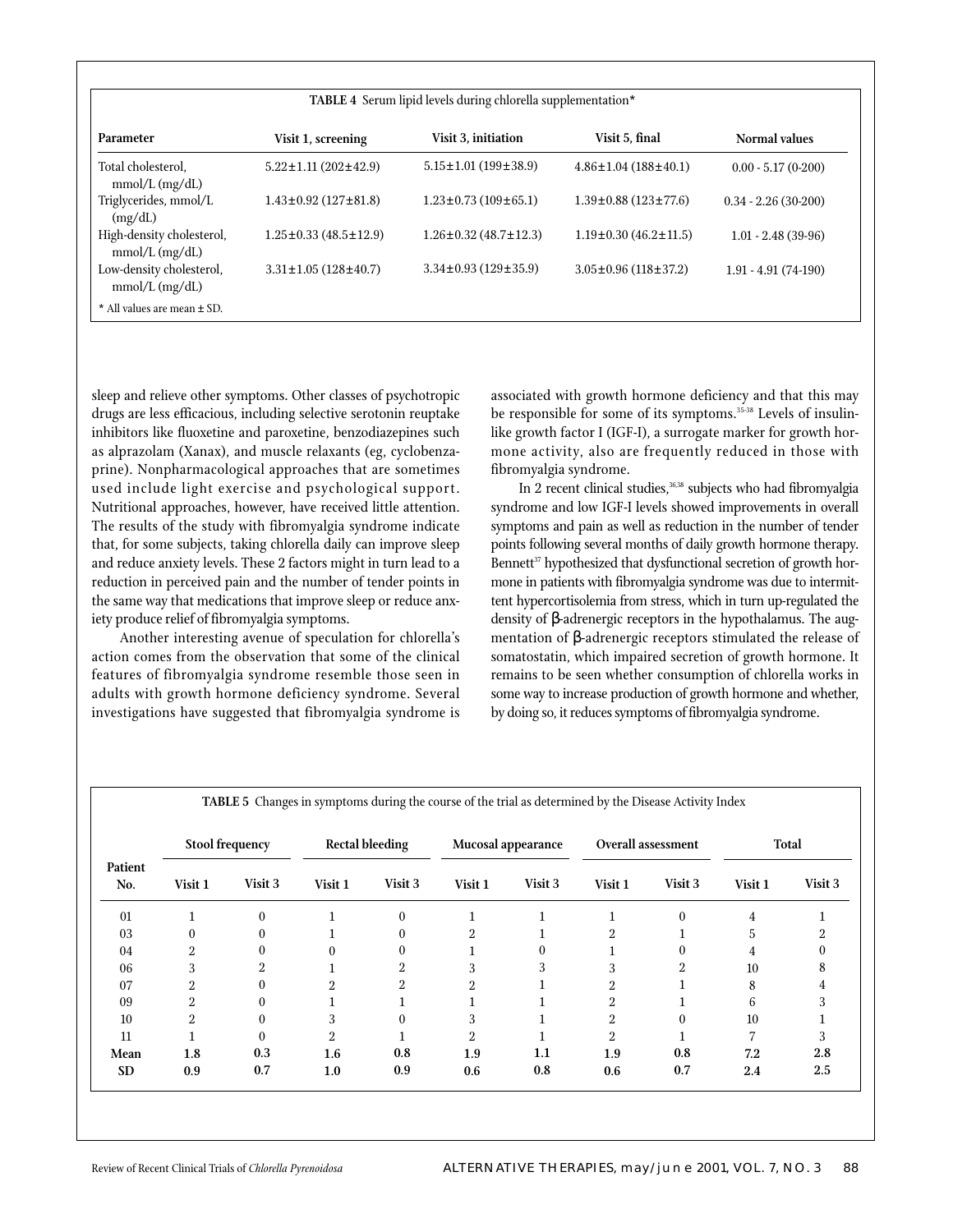|                | <b>Primary bowel</b><br>disturbance |                   | Systemic symptoms |                    | <b>Emotional functions</b> |                   | <b>Social functions</b> |                   |                   | Total             |                                  |                   |                   |                   |                   |
|----------------|-------------------------------------|-------------------|-------------------|--------------------|----------------------------|-------------------|-------------------------|-------------------|-------------------|-------------------|----------------------------------|-------------------|-------------------|-------------------|-------------------|
| Patient<br>No. | <b>Visit</b><br>1                   | <b>Visit</b><br>2 | <b>Visit</b><br>3 | <b>Visit</b><br>Ŧ. | <b>Visit</b><br>2          | <b>Visit</b><br>3 | <b>Visit</b><br>1       | <b>Visit</b><br>2 | <b>Visit</b><br>3 | <b>Visit</b><br>1 | <b>Visit</b><br>$\boldsymbol{2}$ | <b>Visit</b><br>3 | <b>Visit</b><br>п | <b>Visit</b><br>2 | <b>Visit</b><br>3 |
| 01             | 51                                  | 59                | 64                | 15                 | 17                         | 22                | 57                      | 56                | 69                | 30                | 31                               | 35                | 153               | 163               | 190               |
| 03             | 44                                  | 65                | 63                | 20                 | 29                         | 21                | 62                      | 68                | 72                | 34                | 35                               | 35                | 178               | 197               | 191               |
| 04             | 35                                  | 58                | 59                | 13                 | 25                         | 25                | 49                      | 63                | 67                | 28                | 35                               | 35                | 125               | 181               | 186               |
| 06             | 49                                  | 57                | 53                | 30                 | 32                         | 28                | 63                      | 67                | 73                | 32                | 32                               | 31                | 174               | 188               | 185               |
| 07             | 35                                  | 44                | 43                | 30                 | 23                         | 30                | 50                      | 54                | 57                | 26                | 32                               | 29                | 141               | 153               | 159               |
| 09             | 47                                  | 63                | 66                | 21                 | 27                         | 25                | 67                      | 78                | 74                | 22                | 35                               | 35                | 157               | 203               | 200               |
| 10             | 41                                  | 61                | 59                | 27                 | 29                         | 28                | 69                      | 80                | 80                | 30                | 33                               | 34                | 167               | 203               | 201               |
| 11             | 43                                  | 46                | 44                | 21                 | 24                         | 23                | 60                      | 62                | 66                | 29                | 27                               | 30                | 153               | 159               | 163               |
| Mean           | 43                                  | 57                | 56                | 22                 | 26                         | 25                | 60                      | 66                | 70                | 29                | 33                               | 33                | 156               | 181               | 184               |
| <b>SD</b>      | 6.0                                 | 7.7               | 8.9               | 6.4                | 4.6                        | 3.2               | 7.3                     | 9.4               | 6.8               | 3.7               | 2.7                              | 2.6               | 26                | 24                | 21                |

**TABLE 6** Results of the Inflammatory Bowel Disease Questionnaire

## **Hypertension**

Randomized, controlled, clinical trials and population studies have shown that the blood pressure of hypertensive subjects could be lowered with a vegetarian diet. Such diets are characterized by relatively low saturated fats, a high polyunsaturated/saturated fat ratio, and a high intake of fruit, vegetables, and other fiber-containing and vitamin-rich products. Comprehensive studies, however, have failed to uncover which specific nutrients in the vegetarian diet account for its blood-pressure–lowering effect and instead have suggested that "whole foods," with their complex combination of nutrients acting synergistically, are responsible.

The study with chlorella sought to determine whether daily intake for 2 months could lead to a reduction in diastolic blood pressure. Based on standard criteria of the pharmaceutical industry, the results indicated that one quarter of the subjects who completed the trial (6/24) had an excellent response to the dietary supplement (ie, their SiDBP was less than 90 mm Hg), and that 3 subjects whose SiDBP was greater than 90 mm Hg still showed between a 4 and 9 mm Hg decrease in SiDBP. When a 4 mm Hg change in SiDBP was used as an indicator of response and the SiDBP at visit 3 (after 1 month off medication and placebo) was compared to the SiDBP after 2 months of dietary chlorella (visit 5), 9 subjects showed improved SiDBP, 7 showed a stable SiDBP, and one third showed a worsening of hypertension. Questionnaires administered to subjects at each clinic visit indicated that during the course of the study, overall perception of health was significantly improved. The results of the study therefore indicated that some subjects could have mild or moderate hypertension reduced or kept stable with daily dietary supplementation of chlorella alone, eliminating the need for an antihypertensive medication. A daily supplement of chlorella could have direct and indirect effects on blood pressure and on the regulatory functions of endothelial cells, or could cause noradrenaline-induced vasoconstriction of arterioles, as other dietary supplements have been shown to do.<sup>39,40</sup>

## **Ulcerative Colitis**

Because studies with animals and humans have suggested that *C pyrenoidosa* in the diet has many beneficial effects on wound healing and immunologic reactions, the authors hypothesized that the supplement could be effective for relief of symptoms of ulcerative colitis. This was indeed the observation; all subjects showed a statistically significant decline in DAI, from an average of 7.2 (SD, 2.4) to 2.8 (SD, 2.5) after 2 months. Furthermore, the subjects' own assessments of their symptoms, as indicated in their responses to the IBD Questionnaire, indicated that they believed the severity of their ulcerative colitis lessened soon after beginning the trial, continuing to decrease or remain stable throughout the course of the study.

### **CONCLUSION**

Additional comprehensive studies are clearly needed to identify the macronutrients and micronutrients in chlorella as well as how such nutrients might act together to exert beneficial effects for the chronic diseases studied here. Further laboratory and dietary clinical studies will uncover the mechanisms by which chlorella improves conditions and symptoms of these and other chronic diseases.

#### **Acknowledgments**

These studies were supported in part by a contract and grant from Sun Chlorella Corporation of Kyoto, Japan. The authors thank Christopher M. Wise, MD, Domenic A. Sica, MD, Cynthia B. Bettinger, MD, and Donald F. Kirby, MD, for their collaboration on these clinical trials.

#### **References**

- 1. Mitsuda H, Nishikawa Y, Higuchi M, Nakajima K, Kawai F. Effect of the breaking of Chlorella cells on the digestibility of Chlorella protein. *J Jpn Soc Food Nutr.* 1977;30:93-98.
- 2. Miyazawa Y, Murayama T, Ooya N, Wang LF, Tung YC, Yamaguchi N. Immunomodulation by unicellular green algae (Chlorella pyrenoidosa) in tumorbearing mice. *J Ethnopharmacol.* 1988;24:135-146.